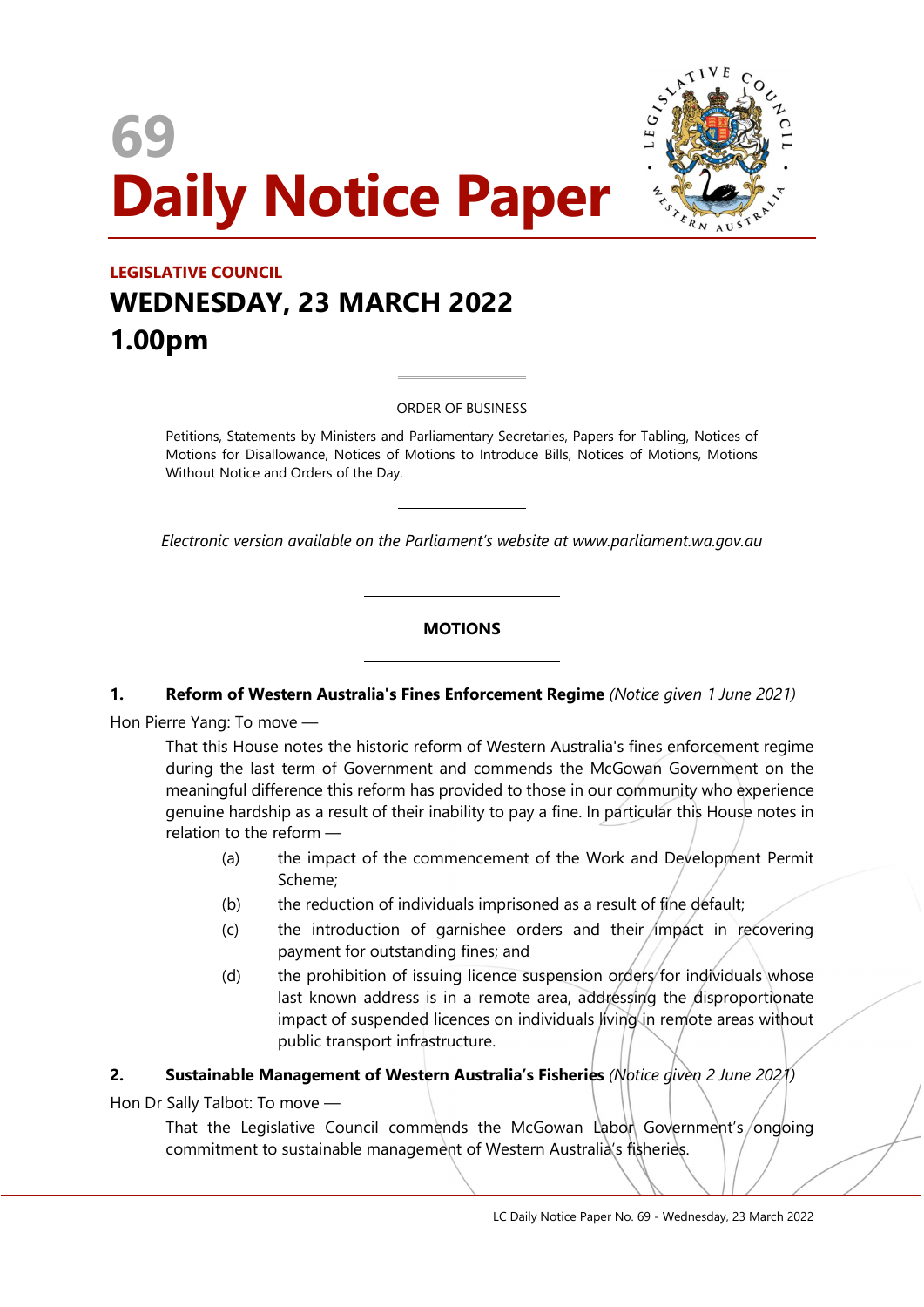### **3.** Innovation Voucher Program (Notice given 2 June 2021)

Hon Dan Caddy: To move —

That this House notes the McGowan Government's commitment to foster innovation and grow entrepreneurship in Western Australia through the successful Innovation Voucher Program and by providing initial funding for start-ups and small businesses to commercialise their ideas and create jobs.

#### 4. McGowan Labor Government - Machinery of Government Changes (Notice given 3 June 2021)

Hon Peter Collier: To move —

That this House expresses its concern with the McGowan Labor Government's machinery of government changes, in particular the establishment of the Department of Communities, in relation to, amongst other things —

- (a) the impact of the amalgamation of five departments into one with the Department of Communities upon some of Western Australia's most vulnerable people;
- (b) the issues surrounding a lack of leadership and direction within departments; and
- (c) the issues surrounding the duplication of Ministerial responsibility within amalgamated departments.

#### 5. Housing Concerns (Notice given 3 June 2021)

Hon Steve Martin: To move —

That this House expresses its concern with issues within the Housing portfolio, in particular —

- (a) the unacceptable and rising level of homelessness throughout Western Australia;
- (b) the impact of COVID-19 on affordable housing, and
- (c) the shortage of rental housing throughout Western Australia and the shortfall in government provided housing.

#### 6. World Elder Abuse Awareness (Notice given 3 June 2021)

Hon Rosetta Sahanna: To move —

That the Legislative Council notes the McGowan Government's ongoing efforts to combat elder abuse in Western Australia and recognise the importance of World Elder Abuse Awareness Day.

#### 7. Machinery of Government - Outcomes (Notice given 15 June 2021)

Hon Dr Steve Thomas: To move —

That the Legislative Council calls on the Government to identify the costs, savings and outcomes of its Machinery of Government changes implemented on 1 July 2017.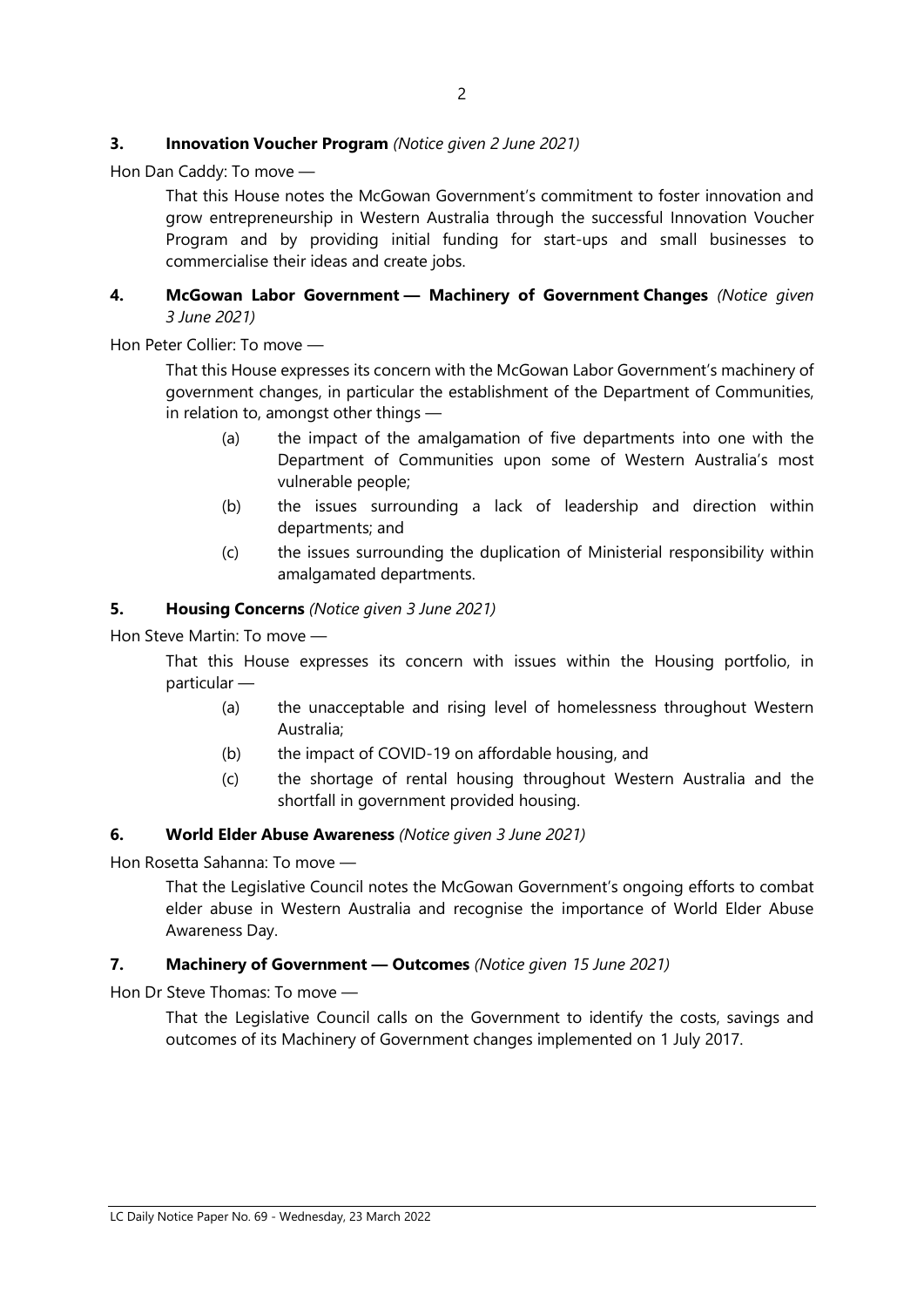# 8. Contribution of WA Police (Notice given 15 June 2021)

Hon Peter Collier: To move —

That this House —

- (1) Recognises the valuable contribution of WA Police to the State.
- (2) Encourages the Labor Government to recognise the significant pressures on all areas of the police force due to factors including —
	- (a) COVID-19;
	- (b) substance abuse throughout the community;
	- (c) cost of living pressures for officers, particularly those serving in remote and regional areas of the State; and
	- (d) increased domestic violence cases,

and calls upon the Government to provide the appropriate salary and conditions accordingly.

### 9. Improved Seniors' Safety and Security Rebate (Notice given 16 June 2021)

Hon Martin Pritchard: To move —

That the Legislative Council notes the McGowan Government's reinstatement of the improved seniors' Safety and Security Rebate and the impact that this \$16 million election commitment will have in ensuring that our seniors are protected and secure in their homes.

### 10. Investment in Early Years (Notice given 16 June 2021)

Hon Donna Faragher: To move —

That this House —

- (a) recognises that the early years are identified as a critical period in a child's life marked by rapid and significant changes in their physical, cognitive, social and emotional development; and
- (b) calls on the McGowan Government to significantly increase its investment in this critical area.

#### 11. Human Rights of People with Disability (Notice given 17 June 2021)

Hon Stephen Pratt: To move —

That the Legislative Council commends the McGowan Labor Government's ongoing commitment to individual and systemic advocacy in Western Australia in working to promote, protect and defend the human rights of people with disability.

# 12. Defence to the Presence of THC in a Driver (Notice given 22 June 2021)

Hon Dr Brian Walker: To move —

That this House urges the McGowan Government to legislate to introduce a complete defence to the presence of THC in a driver's oral fluid or blood in circumstances where —

- (a) the driver has a valid doctor's prescription for a medicine containing THC;
- (b) the offence does not involve dangerous or reckless driving; and
- (c) an officer has not established driver impairment.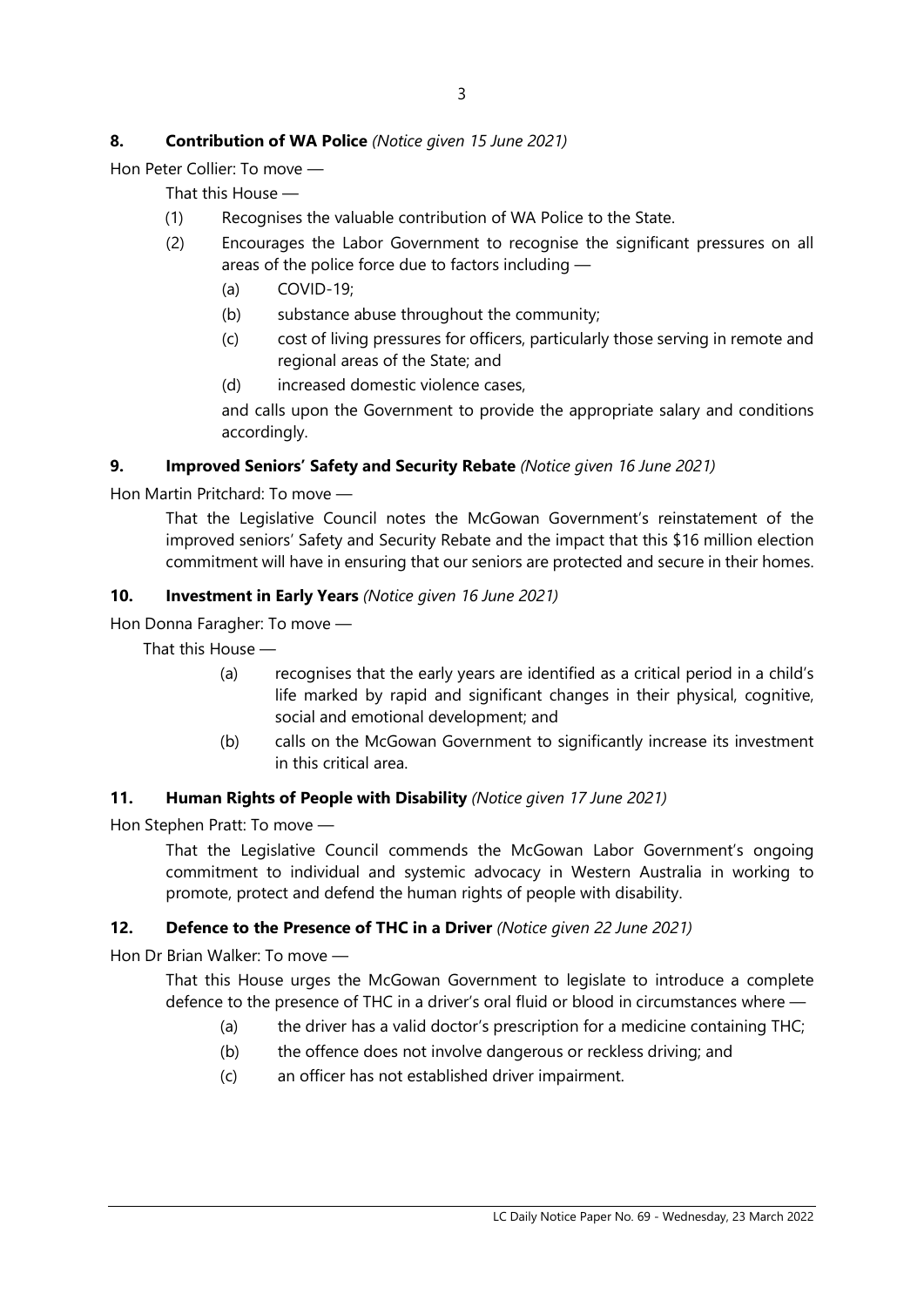# 13. Corruption and Crime Commission - Access to Documents (Notice given 24 June 2021)

Hon Nick Goiran: To move —

That this House —

- (a) expresses its appreciation to the Members and staff responsible for the drafting, tabling and publishing of the  $61<sup>st</sup>$  report of the Standing Committee on Procedure and Privileges (Committee);
- (b) is concerned that good faith negotiations between the Committee and the Corruption and Crime Commission (CCC) ceased inexplicably;
- (c) notes that the Committee's audit reveals that 1,120 privileged documents were provided without parliamentary approval by the Government to the CCC;
- (d) reasserts that draft parliamentary speeches, motions and questions are subject to parliamentary privilege in the same way as confidential parliamentary committee material such as committee deliberations and draft report recommendations; and
- (e) encourages the CCC to avail itself forthwith of the opportunity to access the more than 450,000 non-privileged records.

### 14. Insurance Commission of Western Australia (Notice given 9 September 2021)

Hon Nick Goiran: To move —

That this House —

- (1) Notes that the Insurance Commission of Western Australia (Commission)
	- (a) received \$665.4 million on 11 September 2020 as its share of the settlement of the Bell Group litigation settlement;
	- (b) were not involved in the preparation of the Premier's media release on 4 October 2020 which said that every residential household would from 1 November 2020 receive a one-off \$600 electricity bill credit "funded from the recent Bell Group settlement";
	- (c) paid approximately \$200 million to the Government in 2020-21 by way of tax equivalent payments on the Bell settlement sum; and
	- (d) have covered approximately \$292 million in costs arising from the Bell litigation leaving it with an after tax net sum of \$173 million.
- (2) Expresses its concern that the Premier
	- (a) misled Western Australians when he made his electricity credit announcement on 4 October 2020; and
	- (b) did not have the Bell settlement funds when the electricity bill credits were issued.
- (3) Reminds the Premier that the funding of the Bell Group litigation was derived from a WA Inc levy imposed on motorists.
- (4) Calls on the Premier to
	- (a) acknowledge that the Commission Board owe fiduciary duties;
	- (b) undertake not to interfere with the discharge of those duties; and
	- (c) table any reports he receives from the Commission under sections 28 or 29 of the Insurance Commission of Western Australia Act 1986.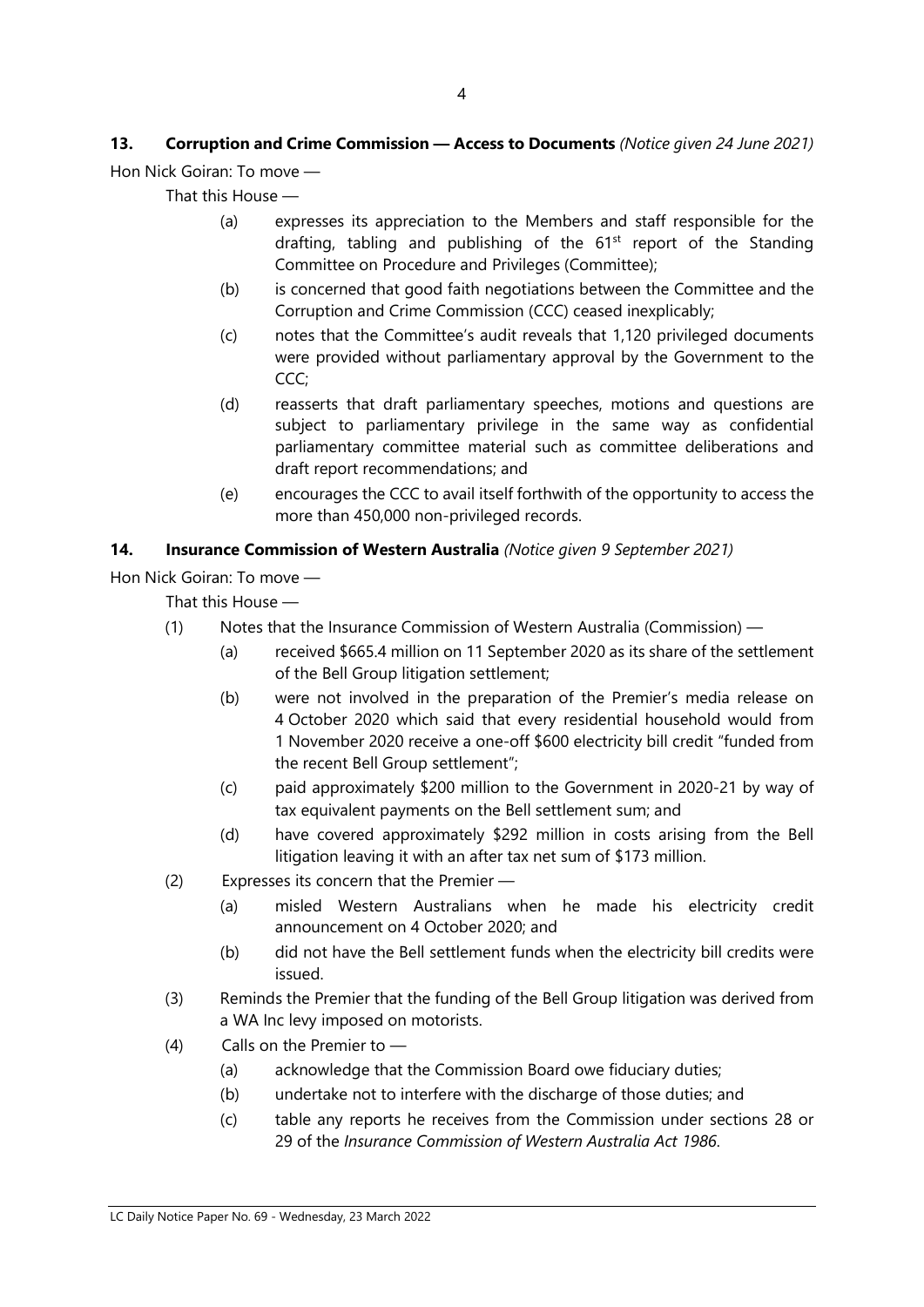#### 15. Independent Review into the Department of Communities' policies and practices in the placement of children with harmful sexual behaviours in residential care settings (Notice given 12 October 2021)

Hon Nick Goiran: To move —

That this House —

- (1) Thanks the Commissioner for Children and Young People for his Independent Review into the Department of Communities' policies and practices in the placement of children with harmful sexual behaviours in residential care settings.
- (2) Notes with grave concern the Commissioner's damning findings which expose that —
	- (a) children raised their concerns, and these were not responded to in a timely manner;
	- (b) the information and knowledge management systems of the Department are not fit for purpose and impede decision making for children and young people and organisational accountability;
	- (c) the Department does not have a cohesive or effective framework or policy, practices or services to understand and respond to children and young people with harmful sexual behaviours;
	- (d) the Department does not consistently ensure that high quality and safe care by well trained and supported staff and carers is provided to children and young people in the care of the CEO in residential care;
	- (e) the Department's risk assessment and management strategies are not effective in consistently preventing, identifying and mitigating risks to children and young people in residential care; and
	- (f) the Department's internal safeguards and review mechanisms do not contribute effectively to the safety of children and young people in residential care.
- (3) Calls on the Government to urgently provide a precise and time bound plan of how it proposes to address the Commissioner's findings and recommendations.

# 16. Amendment to Standing Orders - Removal of Prayers from Formal Business (Notice given 13 October 2021)

Hon Sophia Moermond: To move —

That Standing Order 14(1) be amended by:

- (a) deleting item (a); and
- (b) renumbering the remaining items accordingly.

# 17. **Elder Abuse** (Notice given 15 February 2022)

Hon Nick Goiran: To move —

That this House —

- (a) reminds the McGowan Labor Government that its January 2017 election manifesto on responding to elder abuse promised that it would "expedite" amendments to the law surrounding enduring powers of attorney and guardianship;
- (b) notes that on 13 September 2017 the Legislative Council established, on the motion of the Opposition, the Select Committee into Elder Abuse;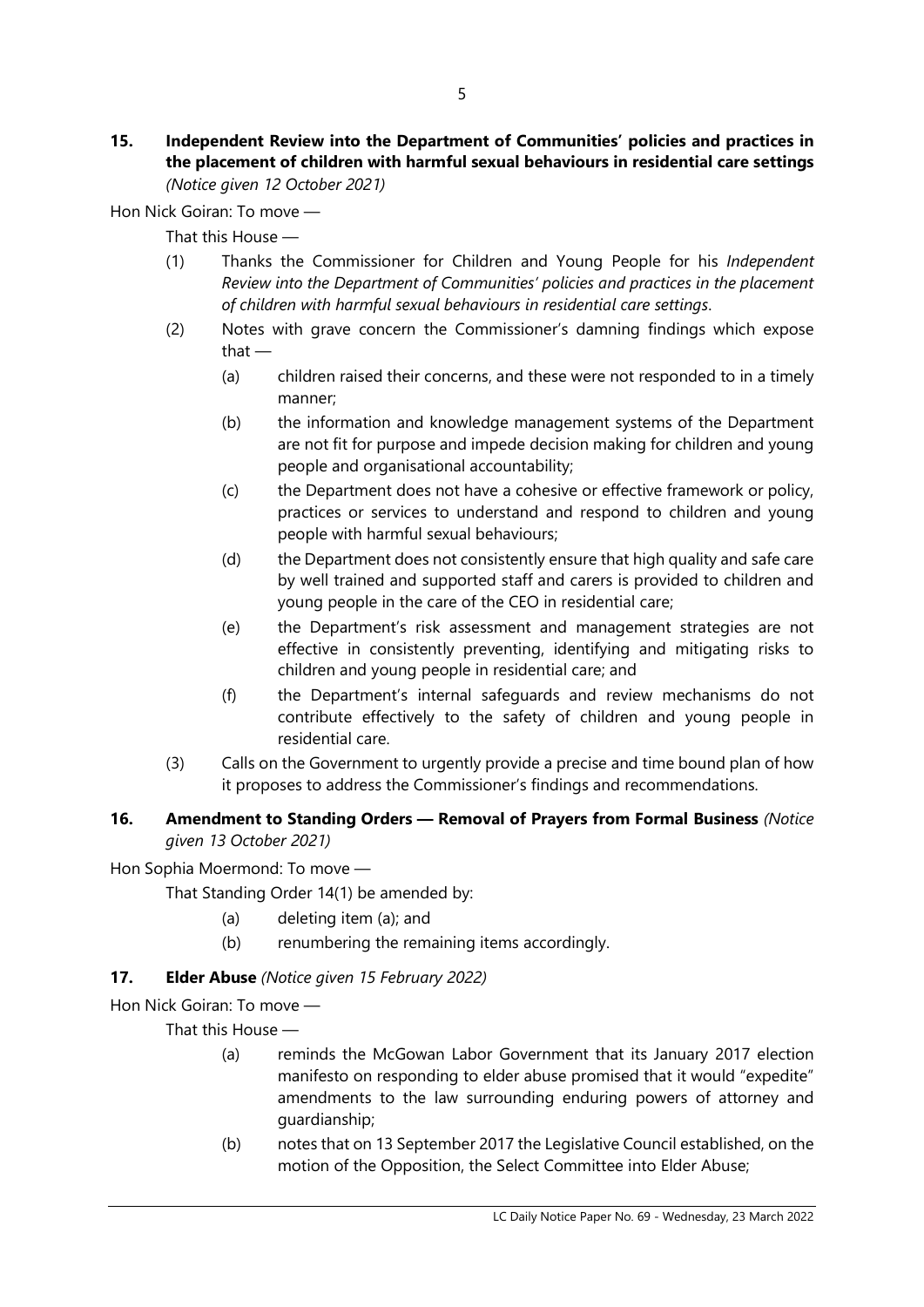- $(c)$  reminds the Government that the Select Committee's  $24<sup>th</sup>$  recommendation in its 2018 Final Report called on it to "act as a matter of urgency";
- (d) notes that more than 5 years have passed since the election promise was made;
- (e) expresses its deep concern about the impact on victims of elder abuse given its prevalence in our State and reports of an increase during the pandemic; and
- (f) calls on the Government to apologise for breaking trust with the victims, the electors and the Parliament, and to make amends without any further delay.

# 18. COVID-19 in 2022 (Notice given 24 February 2022)

Hon Dr Steve Thomas: To move —

That this House:

- (a) notes this State's lack of preparedness for the inevitable outbreak of COVID-19 in 2022 and the spread of the Omicron strain;
- (b) notes the constant changing of the State's COVID rules by the State Government, and that the lack of consistency is damaging to the business community in particular;
- (c) notes the lack of openness and accountability of the Government in making these changes, including not making the information used to make the decisions and thresholds and trigger points freely available;
- (d) notes that this arrogant willingness to keep the community in the dark is unnecessary and unjustified, as the vast majority of the community is mature enough to assess the situation rationally; and
- (e) calls on the McGowan Government to stop treating the Western Australian community with contempt, and provide them with consistent, clear and manageable rules for COVID and release all supporting data and information used to justify them and all thresholds for future actions.

# 19. Cultural Diversity (Notice given 17 March 2022)

Hon Martin Pritchard: To move —

That this House —

- (a) acknowledges the extraordinary work and contributions made in our local communities by Western Australians from culturally and linguistically diverse backgrounds, both individuals and groups; and
- (b) acknowledges the extraordinary benefits of multiculturalism to Australian society.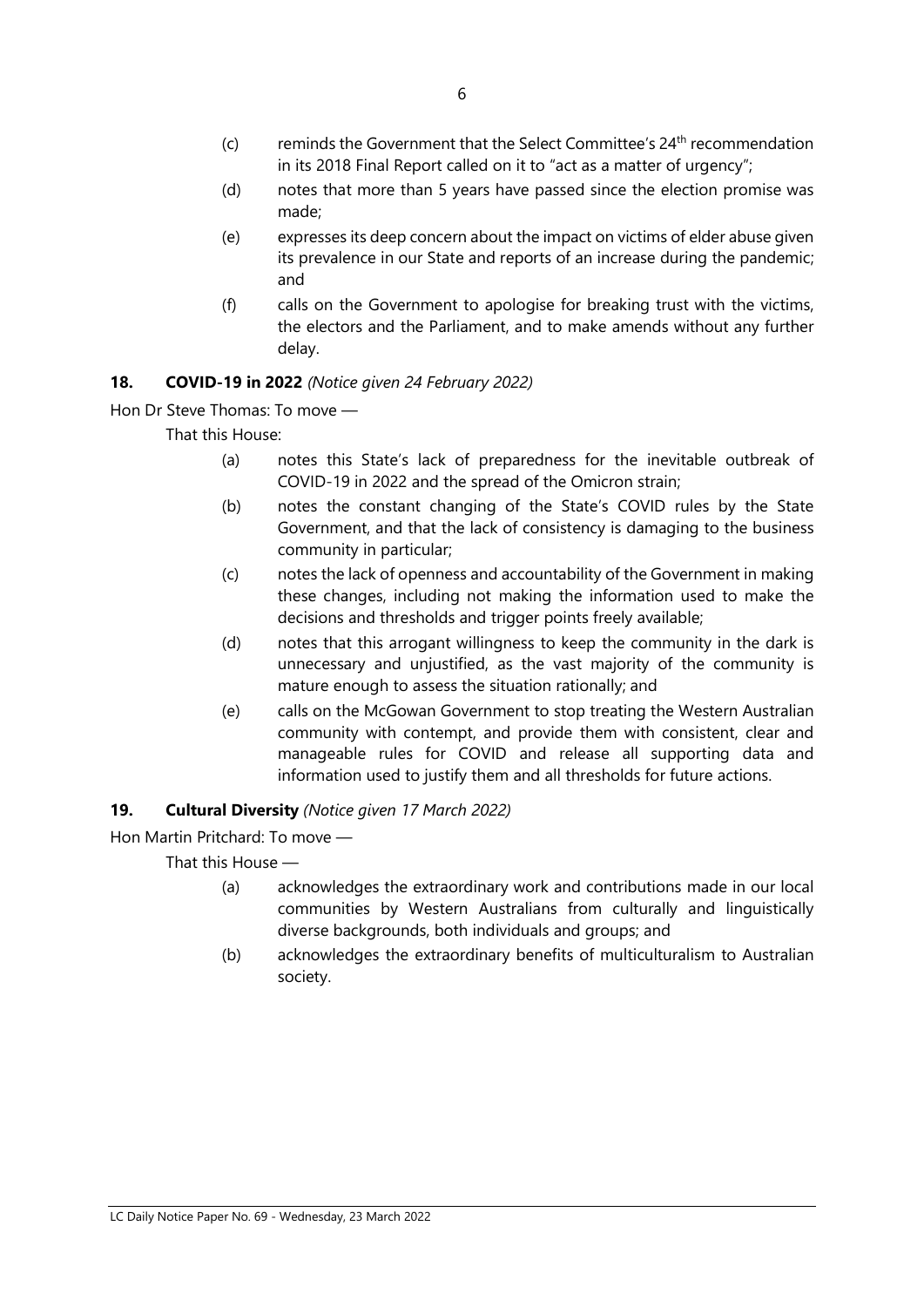# MOTIONS FOR DISALLOWANCE

 $\overline{a}$ 

 $\overline{a}$ 

 $\overline{a}$ 

 $\overline{a}$ 

1. City of Vincent Local Government Property Local Law 2021 (Notice given 17 March 2022 moves on 24 March 2022)

Hon Lorna Harper: To move —

That, pursuant to recommendation of the Joint Standing Committee on Delegated Legislation, the City of Vincent Local Government Property Local Law 2021 published in the Gazette on 30 November 2021 and tabled in the Legislative Council on 7 December 2021 under the Local Government Act 1995, be and is hereby disallowed. (Tabled Paper 960).

# ORDERS OF THE DAY

1. Conservation and Land Management Amendment Bill 2021 [LA 7-1] Minister for Emergency Services representing the Minister for Environment

Second reading adjourned (Thursday, 24 June 2021).

2. Transfer of Land Amendment Bill 2021 [LA 16-1] Leader of the House representing the Minister for Lands

Second reading adjourned (Thursday, 5 August 2021).

3. \*Fair Trading Amendment Bill 2021 [LC 19-1] Minister for Emergency Services representing the Minister for Commerce

Second reading adjourned (Wednesday, 23 June 2021).

See Standing Committee on Uniform Legislation and Statutes Review Report No. 133 (Tabled 10 August 2021).

cf SNP 19 Issue  $1 - 10$  August 2021.

4. \*Statutes (Repeals and Minor Amendments) Bill 2021 [LC 2-1] Parliamentary Secretary to the Attorney General

Second reading adjourned (Thursday, 6 May 2021).

See Standing Committee on Uniform Legislation and Statutes Review Report No. 135 (Tabled 31 August 2021).

5. Criminal Appeals Amendment Bill 2021 [LA 35-1] Parliamentary Secretary to the Attorney General

Second reading adjourned (Wednesday, 8 September 2021).

6. Legal Profession Uniform Law Application (Levy) Bill 2021 [LA 32-1] Parliamentary Secretary to the Attorney General

Cognate debate with Legal Profession Uniform Law Application Bill 2021. Third reading (Tuesday, 22 March 2022).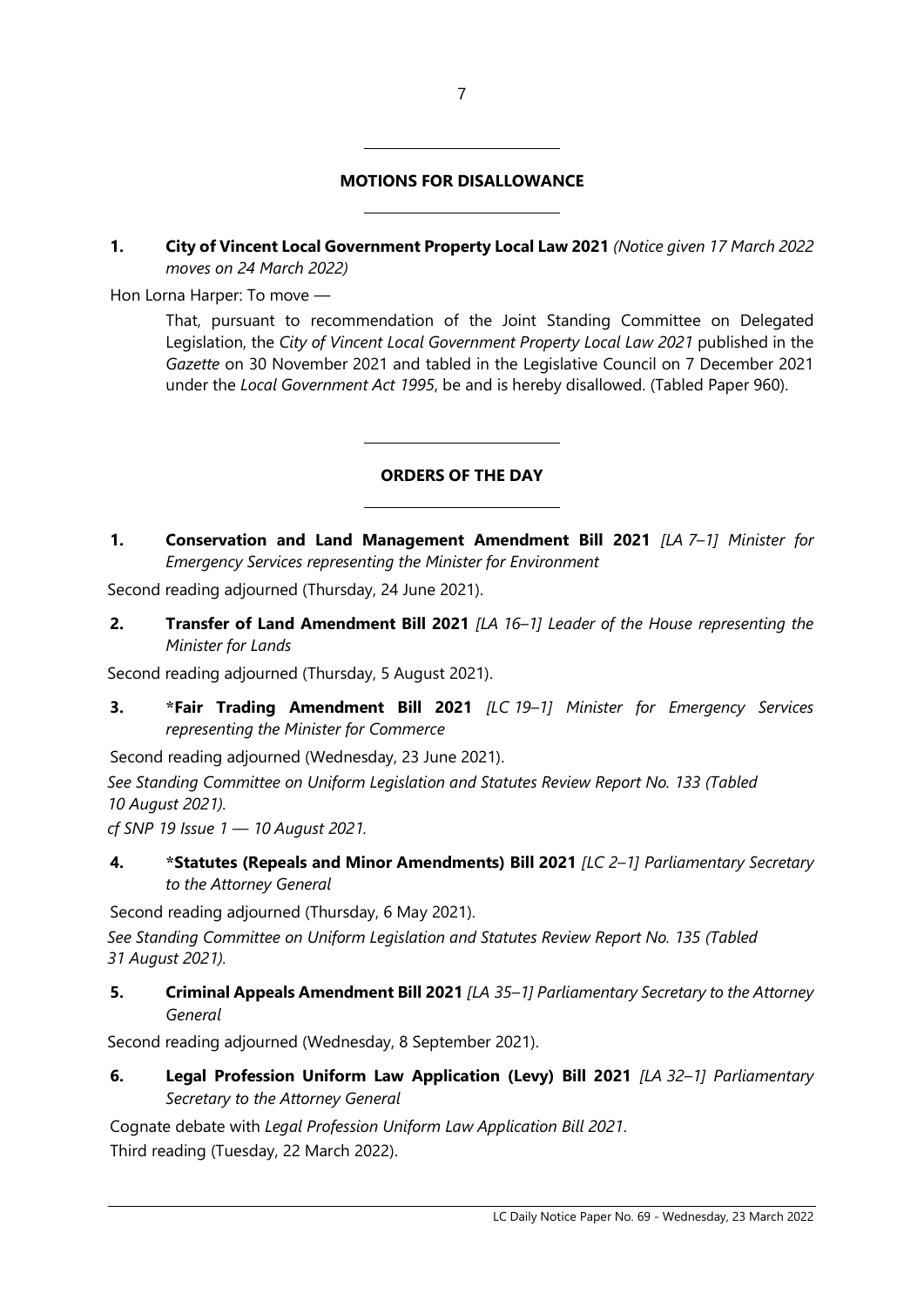7. Legal Profession Uniform Law Application Bill 2021 [LA 31-2] Parliamentary Secretary to the Attorney General

Cognate debate with Legal Profession Uniform Law Application (Levy) Bill 2021. Third reading (Tuesday, 22 March 2022).

8. Sentencing Legislation Amendment (Persons Linked to Terrorism) Bill 2021 [LA 38-2] Parliamentary Secretary to the Attorney General

Second reading adjourned (Tuesday, 26 October 2021).

9. Wittenoom Closure Bill 2021 [LA 28-1] Leader of the House representing the Minister for Lands

Second reading continuation of remarks Hon Dr Brad Pettitt — 60 mins (Tuesday, 22 March 2022).

10. Civil Procedure (Representative Proceedings) Bill 2021 [LA 37-1] Parliamentary Secretary to the Attorney General

Second reading adjourned (Thursday, 28 October 2021).

11. Animal Resources Authority Amendment and Repeal Bill 2021 [LA 43-1] Minister for Emergency Services representing the Minister for Science

Second reading adjourned (Tuesday, 15 March 2022).

12. Firearms Amendment Bill 2021 [LA 59-2] Minister for Emergency Services representing the Minister for Police

Second reading adjourned (Wednesday, 16 March 2022).

13. Forest Products Amendment Bill 2021 [LA 50-1] Minister for Regional Development representing the Minister for Forestry

Second reading adjourned (Thursday, 17 March 2022).

14. Treasurer's Advance Authorisation Bill 2022 [LA 64-1] Minister for Emergency Services representing the Treasurer

Second reading adjourned (Tuesday, 22 March 2022).

15. Standing Committee on Procedure and Privileges — Report 61 — Progress Report: Supreme Court proceedings and matters of privilege raised in the 40<sup>th</sup> Parliament (Tabled 13 May 2021)

Consideration on the motion of Hon Simon O'Brien (Thursday, 13 May 2021) as follows —

That Recommendation 1 contained in Report 61 of the Standing Committee on Procedure and Privileges, Progress Report: Supreme Court proceedings and matters of privilege raised in the  $40<sup>th</sup>$  Parliament, be adopted and agreed to.

See Tabled Paper 191 (Tabled 13 May 2021).

Recommendation 1 states —

A standing memorandum of understanding relating to the compulsory production of evidence and determinations as to material that is subject to parliamentary privilege be advanced between the Legislative Council and relevant investigative agencies, in accordance with the resolution of the Legislative Council of 5 September 2019.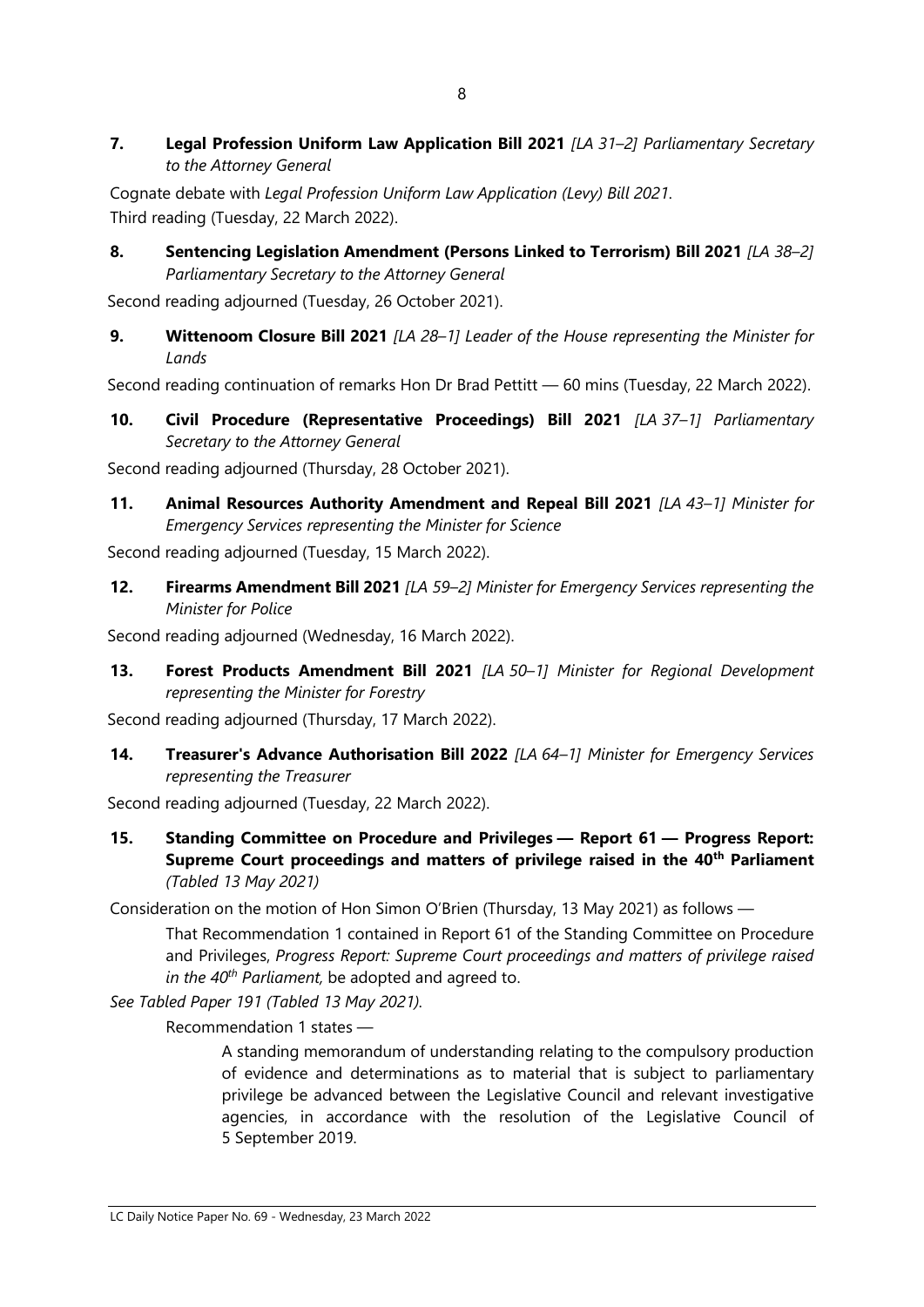16. Standing Committee on Procedure and Privileges — Report 61 — Progress Report: Supreme Court proceedings and matters of privilege raised in the 40<sup>th</sup> Parliament (Tabled 13 May 2021)

Consideration on the motion of Hon Simon O'Brien (Thursday, 13 May 2021) as follows —

That Recommendation 2 contained in Report 61 of the Standing Committee on Procedure and Privileges, Progress Report: Supreme Court proceedings and matters of privilege raised in the  $40<sup>th</sup>$  Parliament, be adopted and agreed to.

See Tabled Paper 191 (Tabled 13 May 2021).

Recommendation 2 states —

The Committee recommends that the following matters be re-referred to the Procedure and Privileges Committee for inquiry and report:

In relation to the refusal by Ms Emily Roper, the Acting Director General of the Department of the Premier and Cabinet, to comply with a summons to attend and produce documents at 9.00am on Friday, 9 August 2019, issued by the Legislative Council Standing Committee on Procedure and Privileges, and the events leading up to that non-compliance:

- (1) Did Ms Emily Roper, or any other person or body, commit a contempt of the Legislative Council or any breach of its privileges?
- (2) If the Committee so finds that any contempt of the Legislative Council has been committed, or that any of the privileges of the Legislative Council have been breached, then what penalty, if any, should the Legislative Council impose for each contempt or breach?

## 17. Standing Committee on Procedure and Privileges — Report 61 — Progress Report: Supreme Court proceedings and matters of privilege raised in the 40<sup>th</sup> Parliament (Tabled 13 May 2021)

Consideration on the motion of Hon Simon O'Brien (Thursday, 13 May 2021) as follows —

That Recommendation 3 contained in Report 61 of the Standing Committee on Procedure and Privileges, Progress Report: Supreme Court proceedings and matters of privilege raised in the  $40^{th}$  Parliament, be adopted and agreed to.

See Tabled Paper 191 (Tabled 13 May 2021).

Recommendation 3 states —

The Committee recommends that the following matters be re-referred to the Procedure and Privileges Committee for inquiry and report:

In relation to the actions of Mr Darren Foster, the Director General of the Department of the Premier and Cabinet, in producing documents to the Corruption and Crime Commission relating to former Members of the Legislative Council without following a procedure that the Legislative Council or the Legislative Council Standing Committee on Procedure and Privileges had authorised for determining issues of parliamentary privilege:

- (1) Did Mr Darren Foster, or any other person or body, commit a contempt of the Legislative Council or any breach of its privileges?
- (2) If the Committee so finds that any contempt of the Legislative Council has been committed, or that any of the privileges of the Legislative Council have been breached, then what penalty, if any, should the Legislative Council impose for each contempt or breach?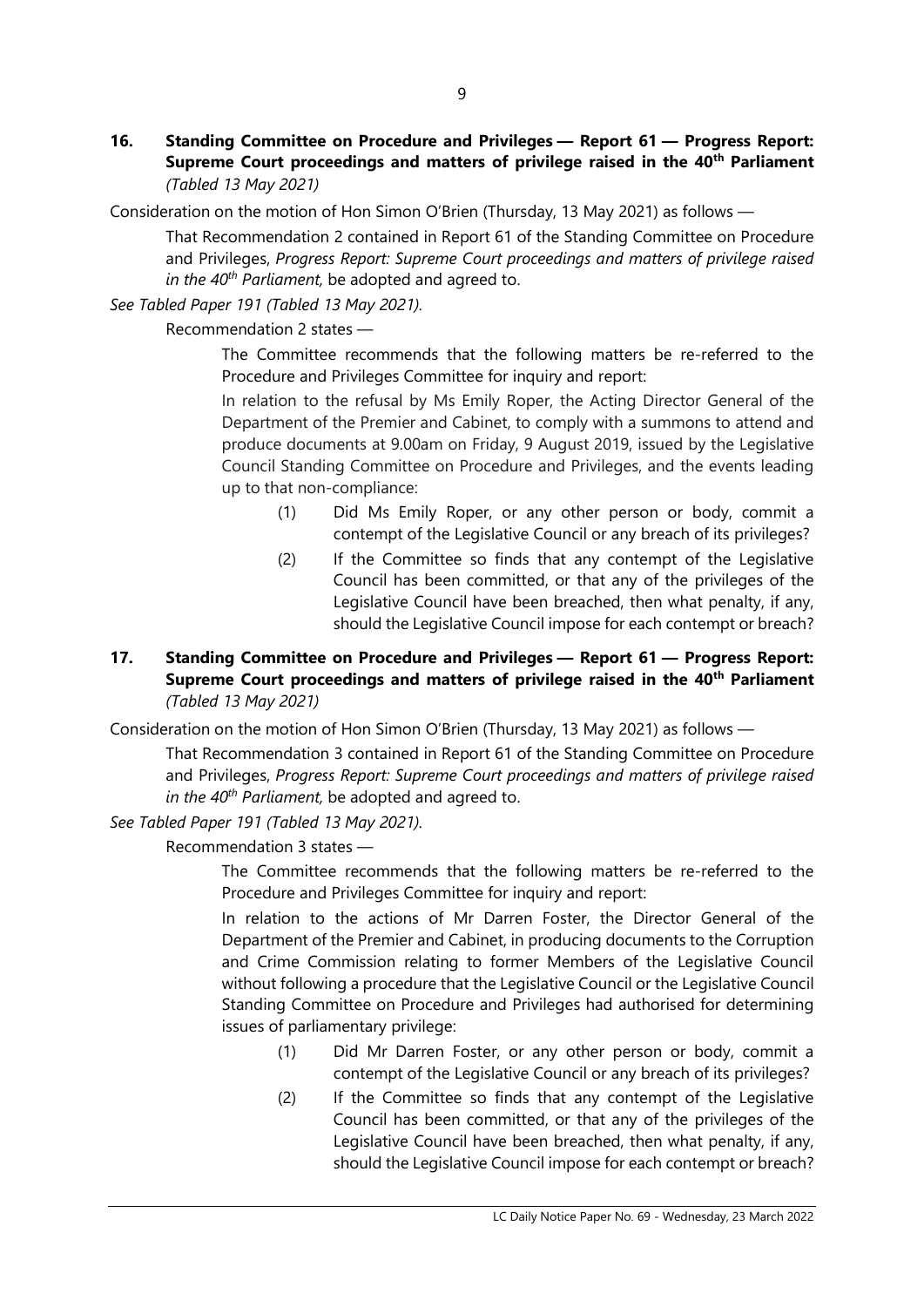## 18. Misuse of Drugs Amendment Bill 2021 [LC 23-1] Hon Dr Brian Walker

Second reading adjourned (Thursday, 3 June 2021).

19. Climate Change and Greenhouse Gas Emissions Reduction Bill 2021 [LC 48-1] Hon Dr Brad Pettitt

Second reading adjourned (Thursday, 14 October 2021).

#### 20. Retail Trading Hours Amendment Bill 2021 [LC 62-1] Hon Wilson Tucker

Second reading adjourned (Thursday, 16 December 2021).

#### 21. Investment in Digital Inclusion (Moved 16 December 2021)

Resumption of debate adjourned (Thursday, 16 December 2021), on the motion of Hon Wilson Tucker as follows —

That this House:

- (a) recognises the benefits of digital inclusion, particularly in remote and regional areas of Western Australia;
- (b) notes that despite the rollout of the NBN, many regional Western Australians still lack network access and remain effectively digitally excluded; and
- (c) calls on the State Government to increase investment in initiatives to improve network access and digital inclusion for regional Western Australia.

Total time remaining on motion — 7 mins.

#### 22. St Patrick's Day (Moved 17 March 2022)

Resumption of debate adjourned (Thursday, 17 March 2022), on the motion of Hon Dr Brian Walker as follows —

Noting that today is St Patrick's Day, this House encourages all those celebrating to enthusiastically embrace the pot at the end of the rainbow.

Total time remaining on motion — 57 mins.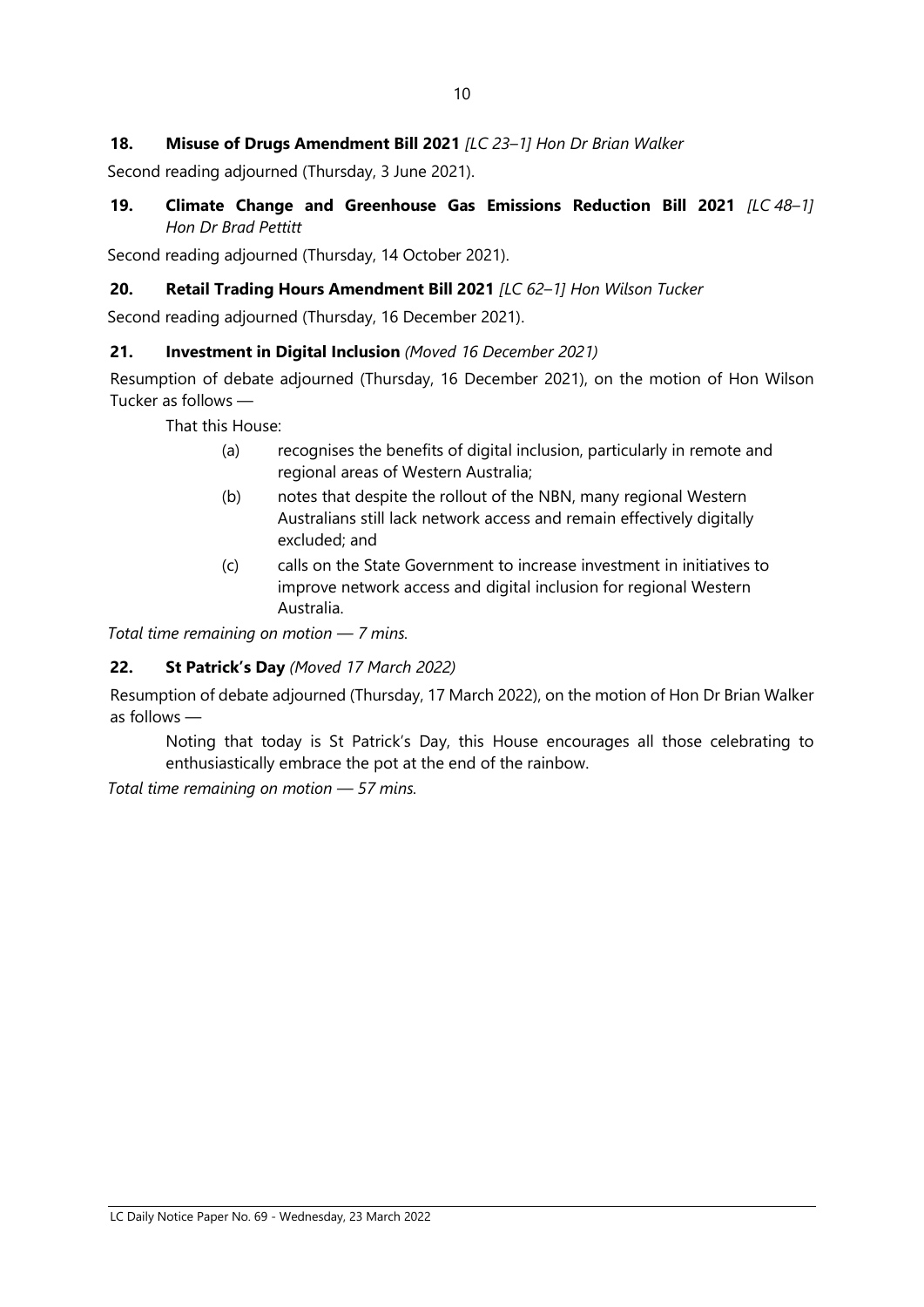#### SELECT COMMITTEES

#### 1. Select Committee into Cannabis and Hemp (Established 13 October 2021)

 $\overline{a}$ 

 $\overline{a}$ 

 $\overline{a}$ 

 $\overline{a}$ 

On the motion of Hon Dr Brian Walker as follows —

- (1) A Select Committee to be known as the Cannabis and Hemp Select Committee is established.
- (2) The Select Committee is to inquire into and report on the potential to amend the current legislation and regulations which apply to cannabis and hemp in Western Australia, with particular reference to —
	- (a) the current barriers to pharmaceutical nutraceutical use of cannabinoid products;
	- (b) medicinal cannabis, its prescription, availability and affordability; and
	- (c) the potential benefits and risks of permitting industrial hemp for human consumption.
- (3) The Select Committee shall consist of five members, namely: Hon Dr Brian Walker (Chair); Hon Matthew Swinbourn (Deputy Chair); Hon Jackie Jarvis; Hon Lorna Harper and Hon James Hayward.
- (4) The Select Committee may table interim reports, and is to table its final report by no later than 12 months after the committee has been established.

# COMMITTEE INITIATED INQUIRIES

### 1. Standing Committee on Public Administration — Terms of Reference: Inquiry into the delivery of ambulance services in Western Australia (Notice given 22 June 2021)

Resolution of the Committee on 17 June 2021 to commence an Inquiry into the delivery of ambulance services in Western Australia with the following terms of reference —

- (a) how 000 ambulance calls are received, assessed, prioritised and despatched in the metropolitan area and in the regions;
- (b) the efficiency and adequacy of the service delivery model of ambulance services in metropolitan and regional areas of Western Australia;
- (c) whether alternative service delivery models in other jurisdictions would better meet the needs of the community; and
- (d) any other matters considered relevant by the Committee.

The Committee intends to table its report by March 2022.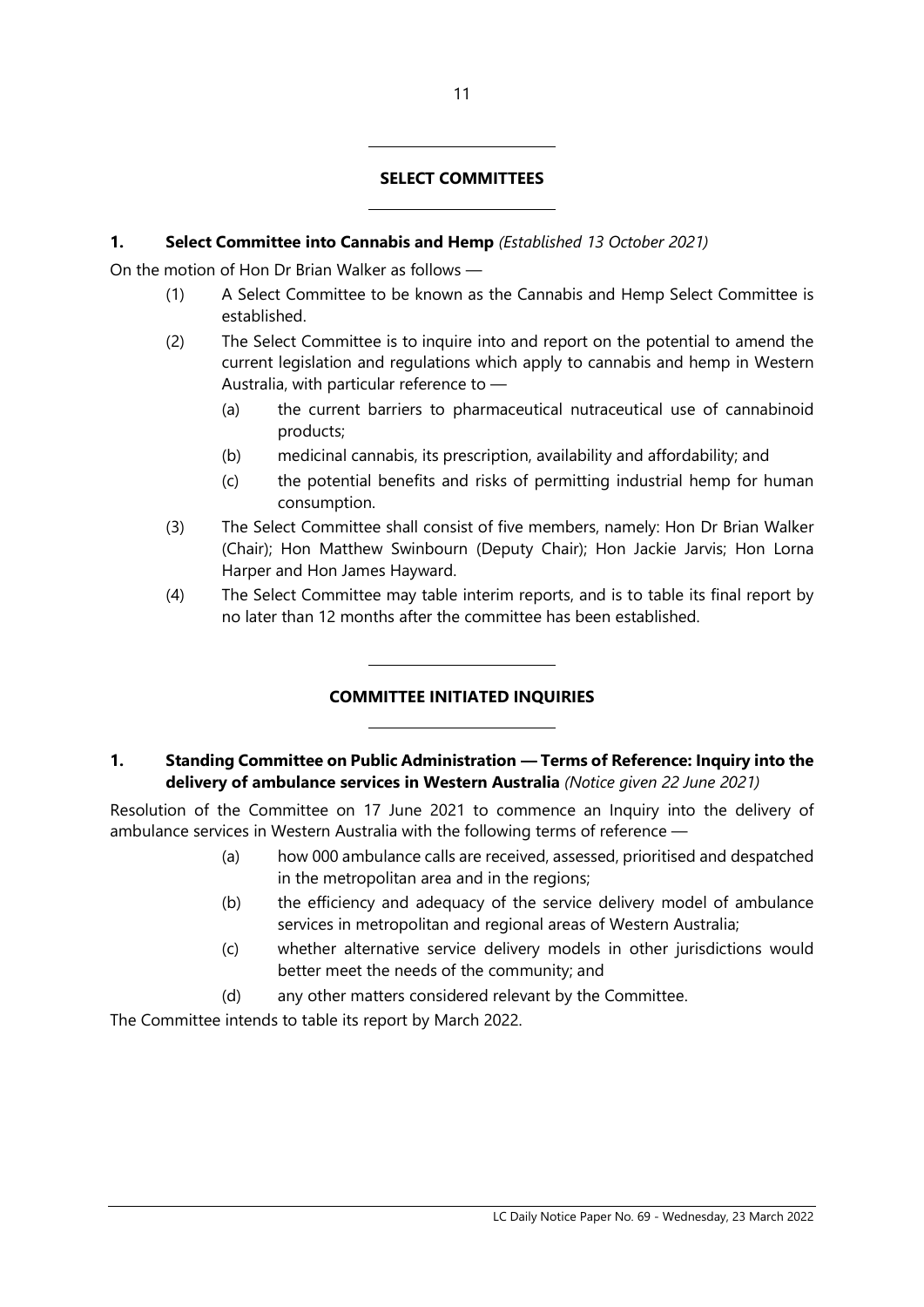Resolution of the Committee on 17 November 2021 to commence an Inquiry into the financial administration of homelessness services in Western Australia with particular focus on —

- (a) the current funding and delivery of services
- (b) 'All Paths Lead to a Home', Western Australia's 10-Year Strategy on Homelessness 2020-2030
- (c) existing data systems and how data informs service delivery
- (d) any other related matter.

 $\overline{a}$ 

 $\overline{a}$ 

Pursuant to Standing Order 163, Hon Steve Martin is substituted for Hon Nick Goiran and Hon Dan Caddy is substituted for Hon Samantha Rowe for the duration of this inquiry.

# CONSIDERATION OF COMMITTEE REPORTS

1. Joint Standing Committee on the Commissioner for Children and Young People — Report No. 3 — The merits of appointing a commissioner for Aboriginal children and young people (Tabled 18 November 2021)

Continuation of remarks Hon Jackie Jarvis — 8 mins (Wednesday, 16 March 2022) on the motion of Hon Neil Thomson that the report be noted.

See Tabled paper 896.

Time remaining on motion — 3 hours and 3 minutes. Government Response Tabled 16 March 2022 (Tabled Paper 1133).

2. Standing Committee on Estimates and Financial Operations — Report No. 85 — Consideration of the 2021-22 Budget Estimates (Tabled 30 November 2021)

Consideration. See Tabled paper 937. Government Response Tabled 15 February 2022 (Tabled Paper 1009).

3. Joint Standing Committee on the Commissioner for Children and Young People — Report No. 1 — Annual Report 2020–2021 (Tabled 16 September 2021)

Resumption of debate (Wednesday, 8 December 2021) on the motion of Hon Neil Thomson that the report be noted.

See Tabled paper 678.

Time remaining on motion  $-2$  hours.

Standing Order 110(2A) and (2B) applied — 10 November 2021, 8 December 2021.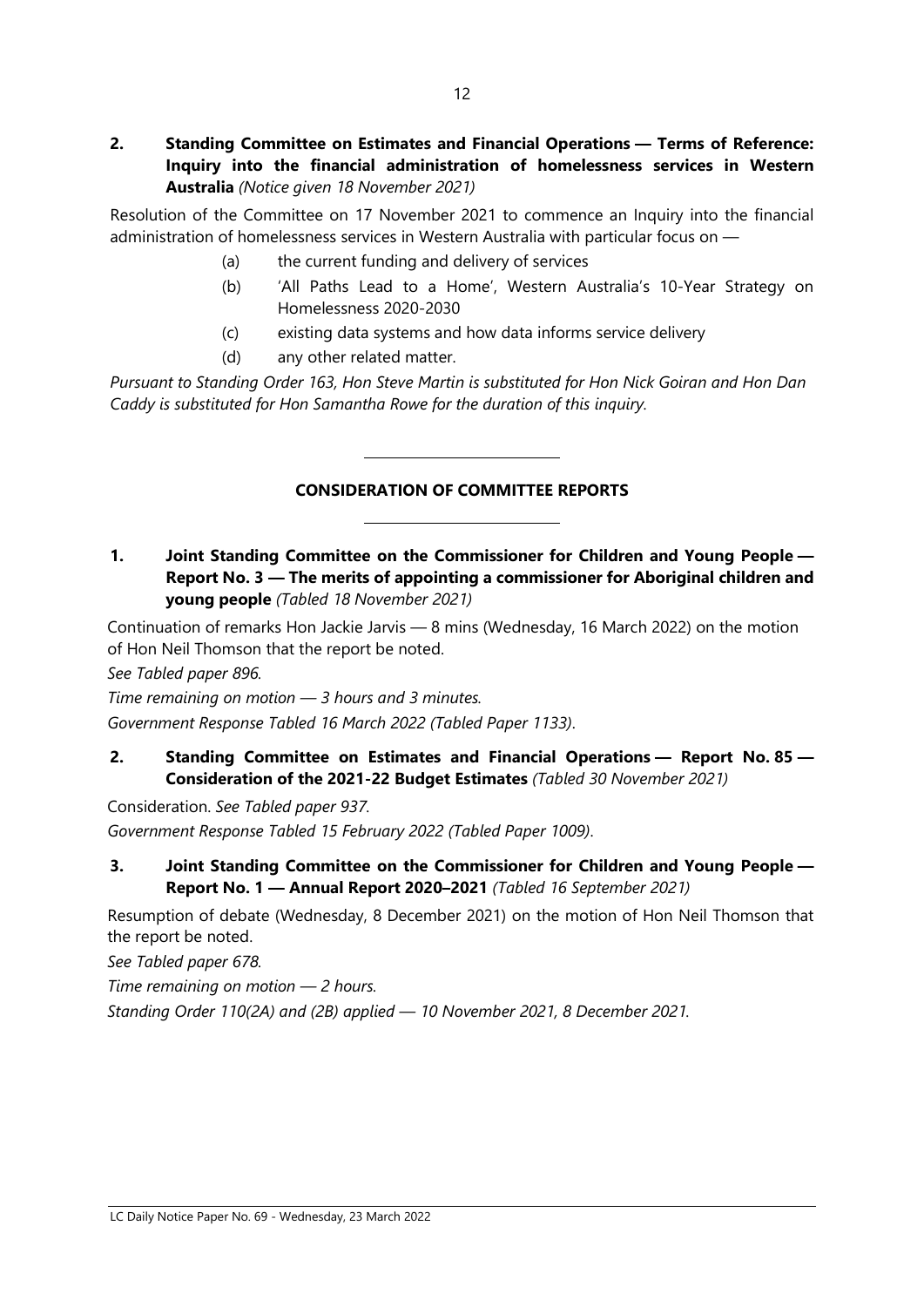4. Joint Standing Committee on the Corruption and Crime Commission — Report No. 1 — Annual Report 2020–21 (Tabled 9 September 2021)

Continuation of remarks Hon Jackie Jarvis — 6 mins (Wednesday, 16 February 2022) on the motion of Hon Dr Steve Thomas that the report be noted.

See Tabled paper 536.

Time remaining on motion — 1 hour.

- Standing Order 110(2A) and (2B) applied 15 September 2021, 27 October 2021, 16 February 2022.
- 5. Joint Standing Committee on the Corruption and Crime Commission Report No. 2 — If not the CCC … then where? An examination of the Corruption and Crime Commission's oversight of excessive use of force allegations against members of the WA Police Force (Tabled 9 September 2021)

Continuation of remarks Hon Nick Goiran — 4 min (Wednesday, 23 February 2022) on the motion of Hon Dr Steve Thomas that the report be noted.

See Tabled paper 537.

Government Response Tabled 30 November 2021 (Tabled Paper 913).

Time remaining on motion — 1 hour.

Standing Order 110(2A) and (2B) applied — 13 October 2021, 17 November 2021, 23 February 2022.

6. Joint Standing Committee on the Corruption and Crime Commission — Report No. 3 — 'A GOOD YEAR'. The work of the Parliamentary Inspector of the Corruption and Crime Commission (Tabled 24 February 2022)

Consideration. See Tabled paper 1085.

7. Joint Standing Committee on the Commissioner for Children and Young People — Report No. 2 — Report Review 2020-21: Examination of selected reports by the Commissioner for Children and Young People (Tabled 18 November 2021)

Continuation of remarks Hon Pierre Yang — 5 mins (Wednesday, 16 March 2022) on the motion of Hon Jackie Jarvis that the report be noted.

See Tabled paper 895.

Time remaining on motion  $-$  3 hours. Standing Order 110(2A) and (2B) applied — 16 March 2022.